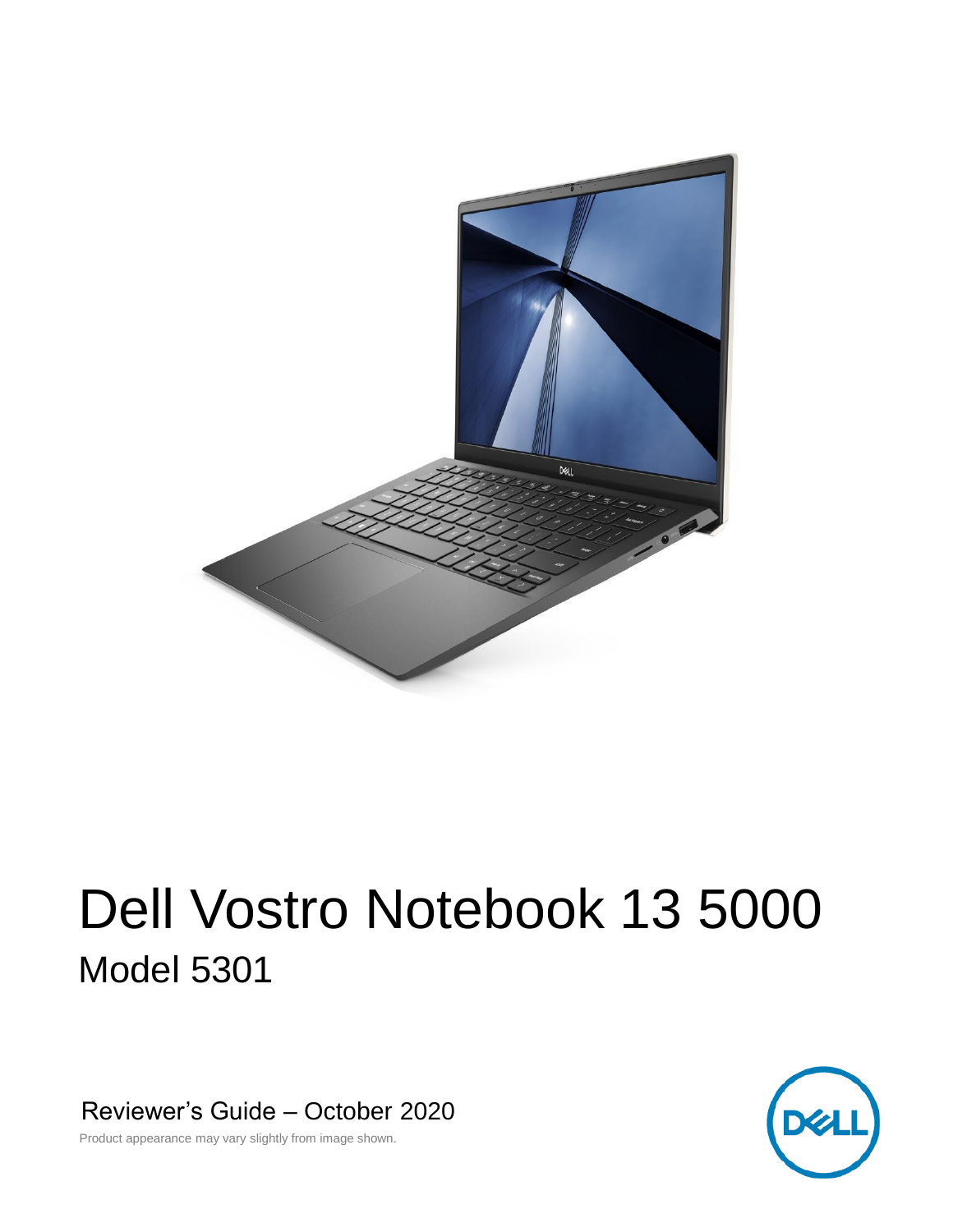

# **Built for Small Business**



The Vostro family of PCs is built for Small Business. Whether you're balancing the books, ordering inventory or managing payroll, the easy-to-use Vostro family of PCs is dedicated to helping your business thrive. This brand delivers reliable security, essential productivity features, outstanding support and exceptional affordability.

Product appearance may vary slightly from image shown.

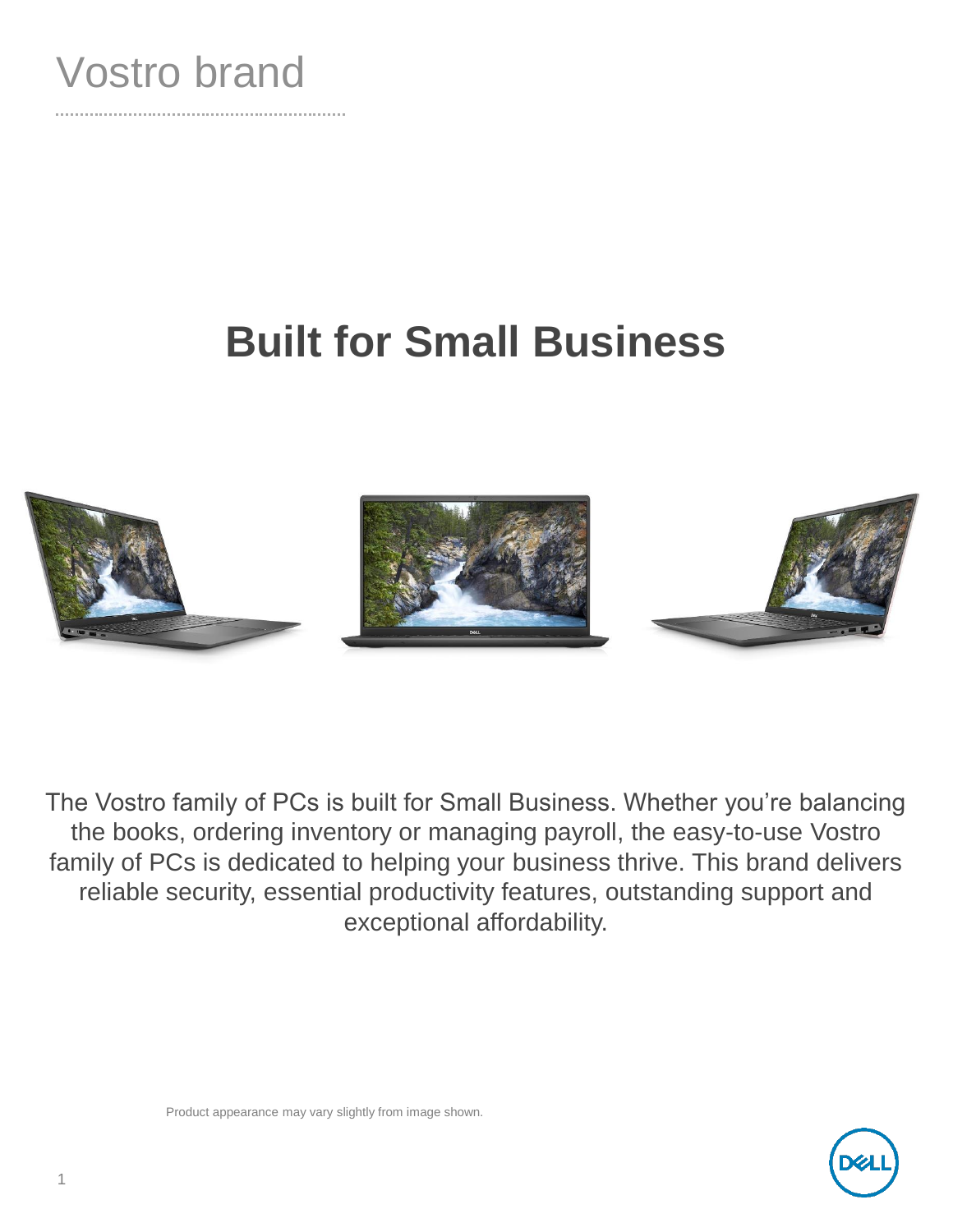## Vostro Notebook 5301 **Feature Overview**



## **Safeguard Your Success**

13-inch laptop with a durable, thin and light design. Plus it's equipped with essential security features, including an HD webcam privacy shutter.

### **Mobility with Style and Intelligence**

All your travels just got seamless thanks to the compact **14mm thin** design that fits perfectly into your carry-on, backpack or bag. You can work in style with the **diamond cut finish around the touchpad**  as well as the **metal finish** that not only looks sleek, but also makes the new 13" notebook more durable compared to plastic finishes. In fact, this system \***passed the military-grade durability test (MIL STD 810G)** and it's equipped with a **spill-resistant keyboard** that helps you power through morning coffee and lunch meetings.

The new display has a **3-sided narrow border** and can be viewed in **FHD (up to 300 nits)** from every angle thanks to **the wide-angle viewing** technology.

The **intelligent thermal technology** allows this new notebook to adapt its thermal profiles to stay cool when it's on your lap and run at full power when it's stationary on a desk for maximum productivity. The **new drop-hinge** lifts the notebook slightly off the table when it's open past a 135 degree angle, further improving thermals by allowing for better airflow and creating a better typing experience.

### **On-The-Go Conferencing**

The latest **Intel® 11th Gen Core™ i7 processors with NVIDIA® GeForce® MX330 2G GDDR5 graphics** let you present your projects with speed and performance to spare.

Never miss a word with the **Waves MaxxAudio® Pro** suite of precision-tuned, studio-quality technologies including powerful **noise reduction, reliable echo cancellation**, clarifying EQ, and smoothing dynamics.

New and improved **SmartByte software** ensures video-conferencing applications receive network bandwidth priority over other bandwidth-consuming applications so you're getting outstanding clarity on your business calls. The best part is your new Vostro (and Inspiron) PCs communicate with one another, enabling clear video-presentations even when several of your office computers are using bandwidth to run updates or download files.

### **Built in Security**

**Hardware TPM 2.0** (not available in China) allows you to easily encrypt your passwords and data by enabling Windows Bitlocker. The TPM chipset enables hardware-based encryption solutions to protect against malware.

Log in quickly and securely without having to use a password with the optional **fingerprint reader**  and **Windows 10 Hello** biometric recognition feature. Feel confident that your data and your system are well-protected against malware and cyber threats with Windows 10 and TPM 2.0.

**The new webcam privacy shutter** ensures no one can see you while the HD webcam isn't in use.

2 \*Disclosure: Based on testing and certification to MIL-STD-810G standards, performed and reported independently by accredited testing companies, December 2019. Actual results may vary; testing results do not guarantee performance under test conditions. Dell does not represent that this product meets United States Department of Defense requirements for military use.

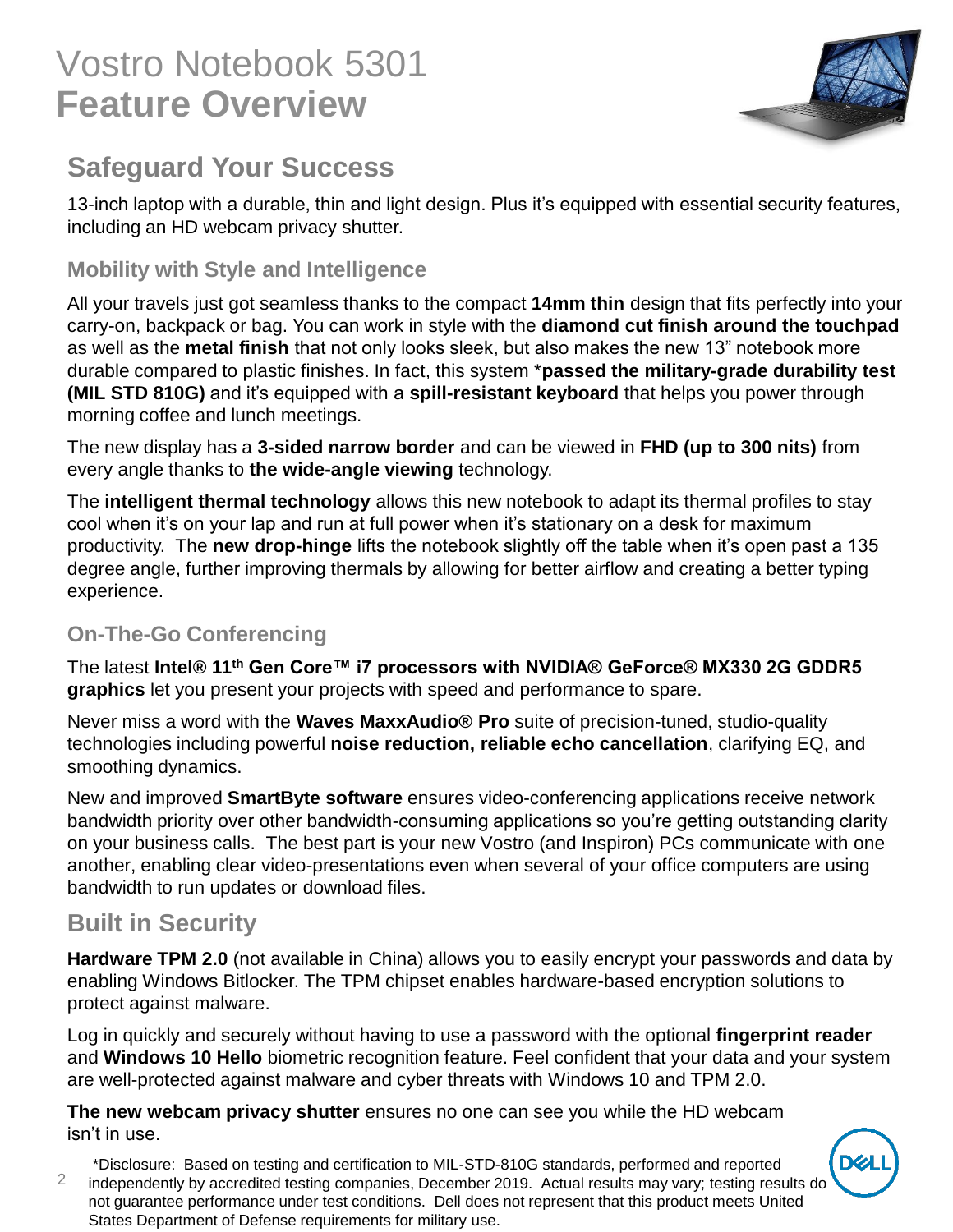## Vostro Notebook 5301 **Feature Overview Continued**



### **Unite All Your Devices with Dell Mobile Connect**

Access multiple devices without dividing your attention with **Dell Mobile Connect, which pairs your iOS or Android smartphone with your laptop.\*** 

With Dell Mobile Connect you can **make calls, send texts, get notifications** and even mirror your phone onto your PC to interact with all your favorite apps.

Your phone connects to your PC via Dell Mobile Connect's point-to-point**, secure connection** so your data is never exposed via unsecure internet connections.

**Quickly move photos, videos, music and documents from your PC to your phone**, and viceversa, without complicated cloud storage services or cumbersome cables.

### **Enhanced Productivity**

The **USB 3.2 Gen 1 Type-C port** allows you to connect to a display, transfer data and charge your device all with one cable.

A **lid open sensor** will turn on your laptop, even when completely off, so you can access what you need as son as you need it.

Take your battery charge level from 0-80% within an hour so you're not tied down to an outlet while working on the go.

The **optional backlit keyboard** makes work in dim light more pleasant and Dell's **precision touchpad** provides improved performance, making every click count. Your touchpad will deliver fluid panning, pinching and zooming—the exact action you want.

### **Extra Assistance**

Using **Windows® 10 Cortana** with a Dell PC equipped with Waves MaxxAudio® Pro lets you easily interact with your own personal, digital assistant. You get a natural voice interaction experience so you have the freedom to multitask and get through your to-do list more quickly.

Choose optional **Dell ProSupport™** for 24x7\* direct telephone access to advanced-level technicians based in your region. Whether you have one office or hundreds around the world, protect your investments with this simple yet flexible approach.

\* Dell Mobile Connect is available on all Bluetooth-enabled, Inspiron, Vostro, G-Series, Alienware and Consumer XPS devices with Windows 10, purchased after January 1<sup>st</sup>, 2018. Not available on Windows 10 in S Mode. Dell Mobile Connect's smartphone Companion App must be downloaded from the App Store for your device, and requires Android 6 (or above) or iOS 11 (or above). For iOS devices, file transfer capabilities are limited to photos and videos.

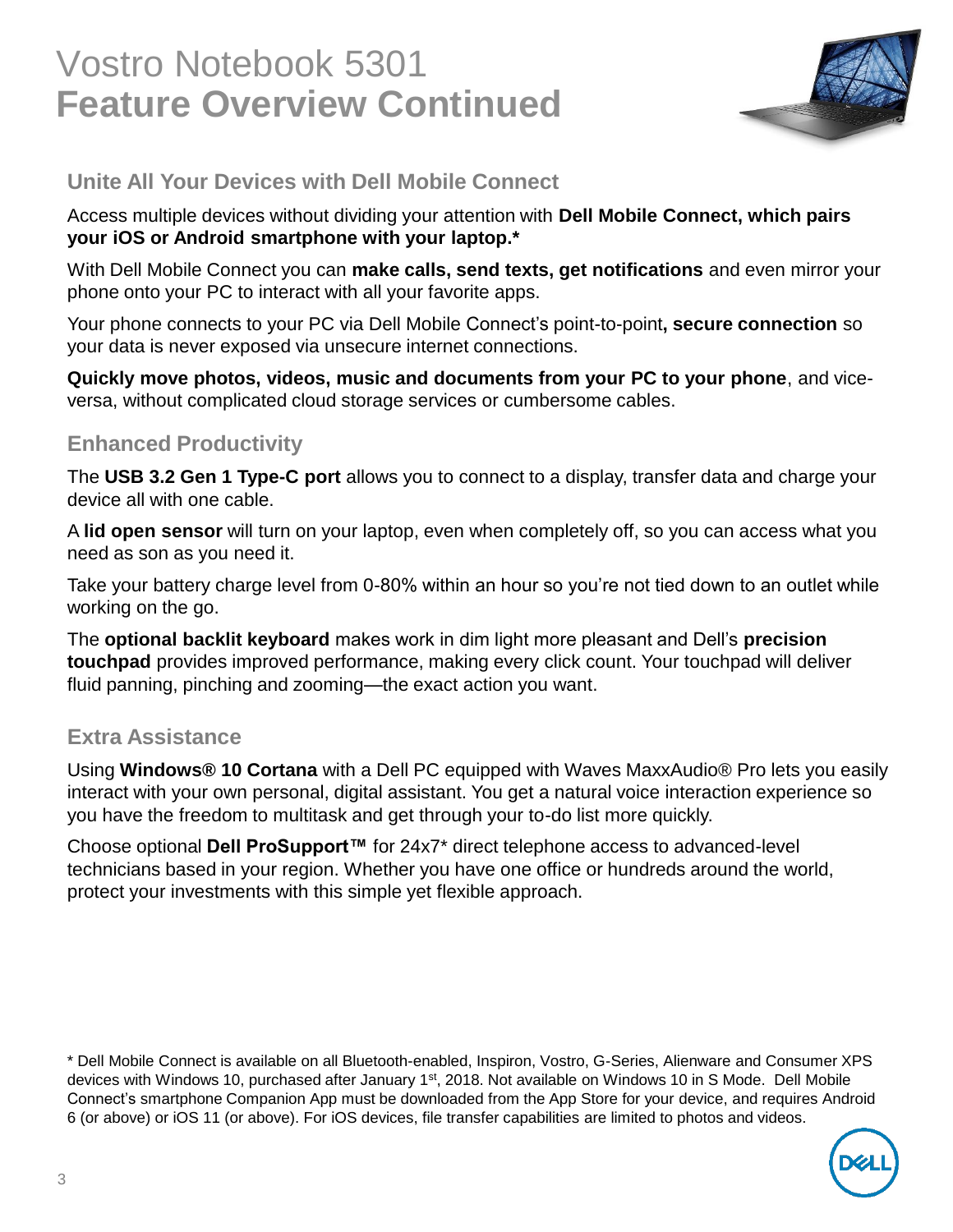# Optional Vostro accessories

You can maximize the versatility and performance of your Vostro Family Laptops with Dell recommended accessories to get the best user experience for your business needs.

**Dell Pro Briefcase 14 (PO1420C)** The eco-friendly Dell Pro Briefcase 14 (PO1420C) protects your laptop from impact with shock-absorbing EVA foam encased in a durable water resistant outer skin.





#### **Dell Pro Stereo Headset - UC350**

Enjoy exceptional audio clarity while on a call or listening to music, with this noise-cancelling Skype for Business Certified headset. It comes with comfortable leatherette ear cushions and easy-to-use call controls.

Dell 24 Monitor – E2420HS Elevate your daily work with a reliable 23.8" monitor featuring full HD resolution and a space-saving design.





**Dell Power Companion Plus (18,000 mAh) - PW7015L** Power and charge your PC along with your phone and tablet while on the go with the Dell Power Companion.

**Dell Multi-Device Wireless Keyboard & Mouse Combo - KM7120W**  Designed to work seamlessly across 3 devices, this compact combo keeps your desk clutter-free and lets you stay productive with up to 36 months\* battery life.





#### **Dell Universal Dock – D6000**

Connect up to three displays\* at 4K resolution or a single display at 5K resolution with USB-C and enjoy a clean desk experience with a single USB-C cable for video, data, audio, and power\*\* \*Dual 4K displays with USB3.0 \*\*Up to 65W

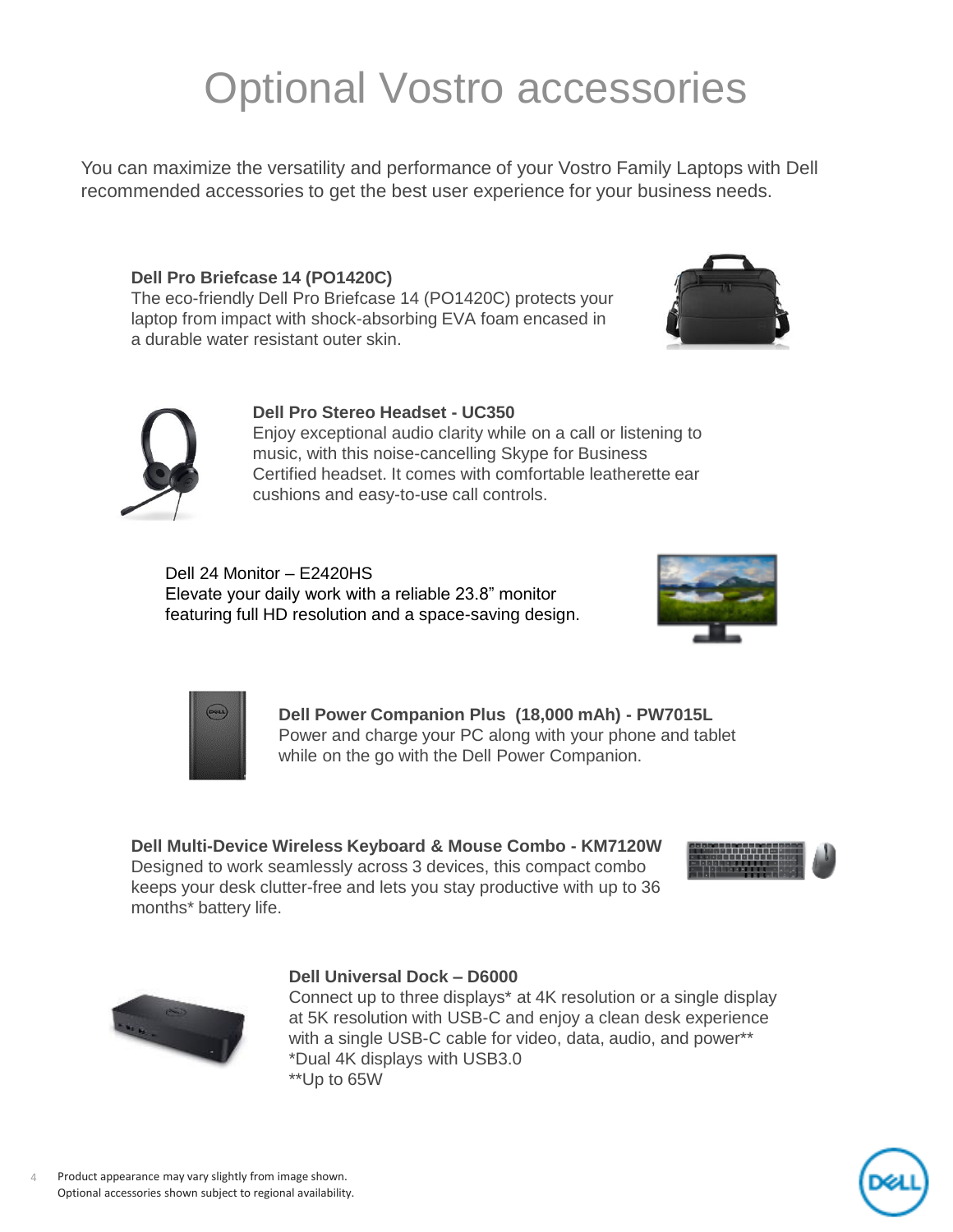## Vostro 13 5000 (5301) Features & Technical Specifications

| Feature                                                      | <b>Technical Specification</b>                                                                                                                                                                                                                      | <b>Feature</b>                                       | <b>Technical Specification</b>                                                                                                                                                                         |
|--------------------------------------------------------------|-----------------------------------------------------------------------------------------------------------------------------------------------------------------------------------------------------------------------------------------------------|------------------------------------------------------|--------------------------------------------------------------------------------------------------------------------------------------------------------------------------------------------------------|
| <b>Model Number</b>                                          | Vostro 5301                                                                                                                                                                                                                                         | <b>Multimedia</b>                                    | (2) tuned speakers, audio processing by Waves<br>MaxxAudio <sup>®</sup> Pro                                                                                                                            |
| <b>Processor Options</b>                                     | 11th Generation Intel® Core™ i3-1115G4<br>Processor (6MB Cache, up to 4.1 GHz)<br>11th Generation Intel® Core™ i5-1135G7<br>Processor (8MB Cache, up to 4.2 GHz)<br>11th Generation Intel® Core™ i7-1165G7<br>Processor (12MB Cache, up to 4.7 GHz) |                                                      | (1) combo headphone / microphone jack<br>Integrated Widescreen HD (720p) Webcam with<br>Dual Digital Microphone Array                                                                                  |
|                                                              |                                                                                                                                                                                                                                                     | <b>Connectivity</b><br><b>Options</b>                | 802.11ac, Bluetooth, 2x2                                                                                                                                                                               |
| <b>Operating System<sup>*</sup></b>                          | Windows <sup>®</sup> 10<br>Ubuntu (selected countries)                                                                                                                                                                                              | <b>Battery</b><br>Options <sup>*</sup>               | 4-Cell Battery, 53 Whr (Integrated)<br>3-Cell Battery, 40 Whr (Integrated)                                                                                                                             |
| <b>Graphics</b>                                              | Integrated<br>Intel® UHD Graphics with shared graphics<br>memory $-$ for i3<br>Intel® Iris Xe Graphics with shared<br>graphics memory $-$ for i5/i7<br>NVIDIA® GeForce® MX350 Graphics with<br>2GB GDDR5 vRAM - for i5/i7                           | <b>AC Adapter</b>                                    | 45 Watt AC Adapter<br>65 Watt AC Adapter                                                                                                                                                               |
|                                                              |                                                                                                                                                                                                                                                     | Dimensions &<br>Weight <sup>*</sup>                  | $H/W/D$ : 0.55" - 0.63" x 12.05" x 8.03"<br>(14-15.9mm x 306mm x 204mm)<br>Starting Weight: 2.35lb (1.06kg)                                                                                            |
| <b>Display</b>                                               | 13.3-inch FHD (1920 x 1080) Anti-Glare<br>Non-Touch Narrow Border 300nits 95%<br>sRGB WVA Display                                                                                                                                                   | Color                                                | Dune                                                                                                                                                                                                   |
|                                                              |                                                                                                                                                                                                                                                     | <b>Security</b>                                      | <b>Fingerprint Reader with Windows Hello</b><br>(Optional)                                                                                                                                             |
| <b>Memory Options<sup>*</sup></b><br><b>Storage Options*</b> | 8GB, onboard, DDR4, 2666MHz<br>128GB/256GB/512G/1T/2T M.2 PCIe<br><b>NVMe Solid State Drive</b>                                                                                                                                                     | <b>Software</b>                                      | My Dell: Dell Product Registration + Dell Help<br>and Support, SupportAssist for PCs, Dell<br>Recovery Environment, Dell Power Manager,<br>Dell Update, SmartByte, Waves MaxxAudio®<br>Pro, LinkedIn,. |
|                                                              | Intel QLC 512GB M.2 PCIe NVMe Solid<br><b>State Drive</b>                                                                                                                                                                                           | Peripheral                                           | Dell Pro Briefcase 14 (PO1420C), Dell Pro                                                                                                                                                              |
| Ports, Slots &<br><b>Chassis</b>                             | HDMI 1.4b, 1x USB 3.2 Gen 2 Type-C™<br>(DP/PowerDelivery), 2x USB 3.2 Gen 1,<br>Micro SD card reader, Headphone &<br>Microphone Audio Jack                                                                                                          | Ecosystem                                            | Stereo Headset - UC150 - Skype for Business,<br>Dell 23 Monitor P2419HC, Dell USB-C Mobile<br>Adapter DA300, Dell Wireless Keyboard and<br>Mouse Combo, Black KM636                                    |
| Input                                                        | Full-size, spill-resistant keyboard<br>Optional backlit full-size, spill-resistant<br>keyboard<br>Multi-touch gesture-enabled precision<br>touchpad with integrated scrolling                                                                       | <b>Regulatory and</b><br>Environmental<br>Compliance | Energy Star 8.0                                                                                                                                                                                        |
| <b>Optical Drive</b><br><b>Options</b>                       | No Optical Drive                                                                                                                                                                                                                                    |                                                      |                                                                                                                                                                                                        |
| Warranty                                                     | 1 year limited hardware warranty<br>Additional warranty and support<br>available for purchase                                                                                                                                                       |                                                      |                                                                                                                                                                                                        |
| <b>Accidental</b>                                            | Available for purchase                                                                                                                                                                                                                              |                                                      |                                                                                                                                                                                                        |

**Accidental Damage Services**

**NOTES:**

**Hard Drives:** GB means 1 billion bytes and TB equals 1 trillion bytes; actual capacity varies with preloaded material and operating environment and will be less.<br>**Graphics & System Memory**: GB means 1 billion bytes and TB

**Notebook Weight:** Weights vary depending on configuration and manufacturing variability.

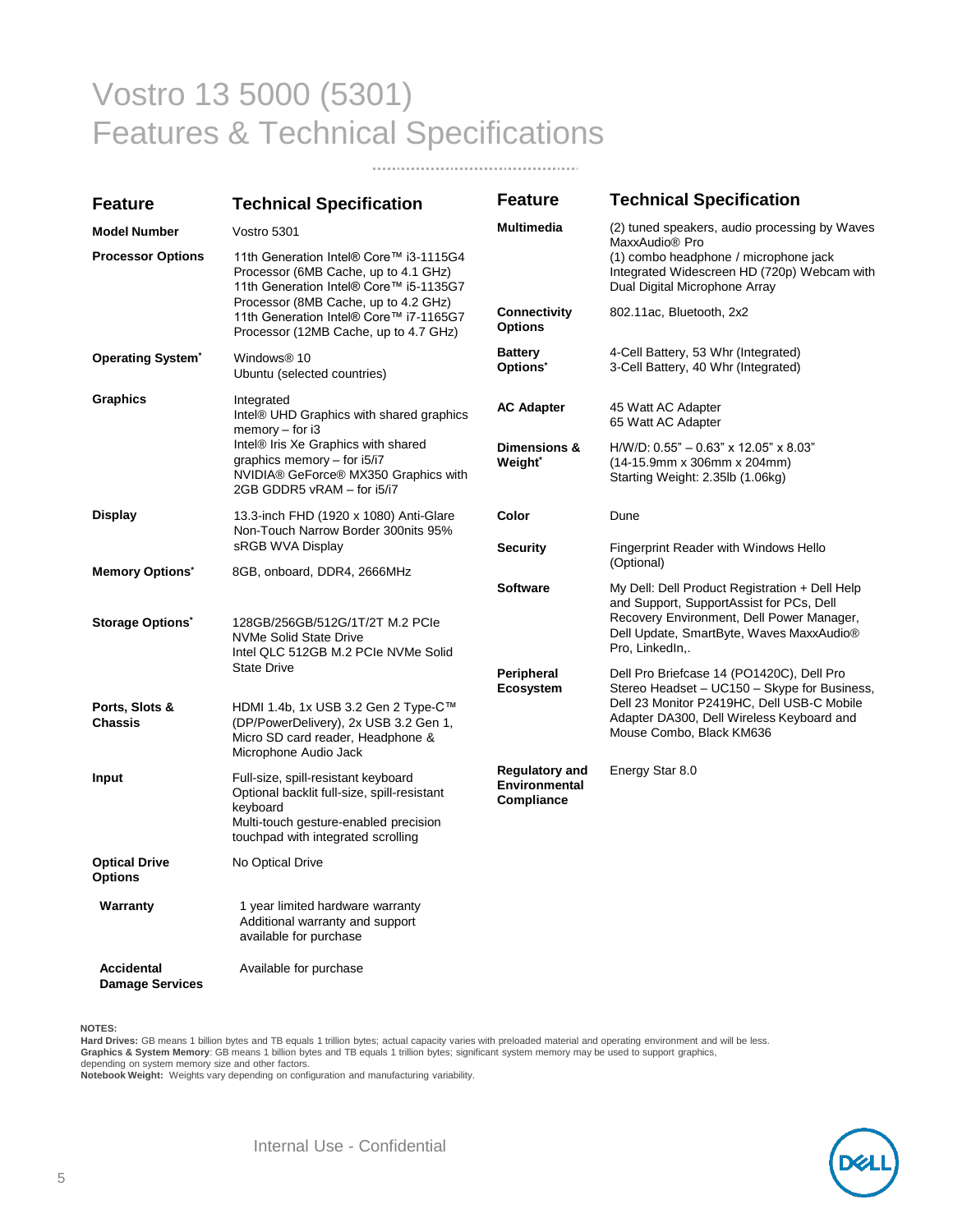## Vostro 13 5000 laptop **Battery Life**

**Vostro 13 5000 Claims** (TGL-U model 5301)

Claims coming soon!

**ExpressCharge™**

Claims coming soon!

\*Battery life is based on Mobile Mark 2014 benchmark test, available at www.bapco.com. Test results are for comparative purposes only. Actual battery life may be significantly less than the test results and varies depending on product configuration and use, software, usage, operating conditions, power management settings and other factors. Maximum battery life will decrease with time.

\*\* The stated Watt Hour (WHr) is not an indication of battery life.

\*\*\* ExpressCharge must be enabled within Dell Power Manager software. System must be powered off or in hibernation mode for ExpressCharge feature to function. After charging has reached the stated capacity, charging speed will return to normal speed. Recommended for use with the provided Dell power adapter; not recommended with a smaller capacity power adapter. Charging times may vary.

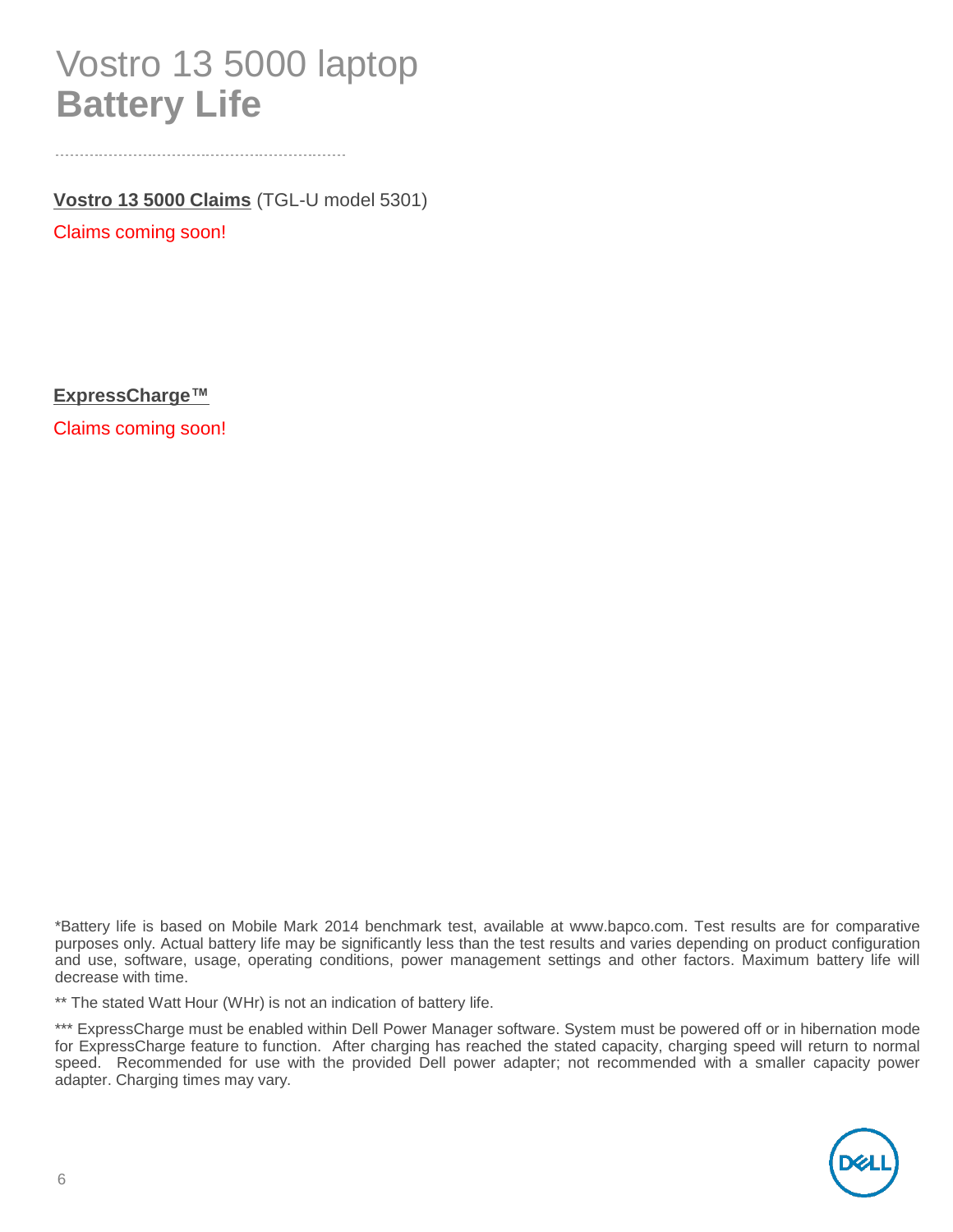## Vostro 13 5000 (5301) **Product Gallery – Color**



**Dune** 

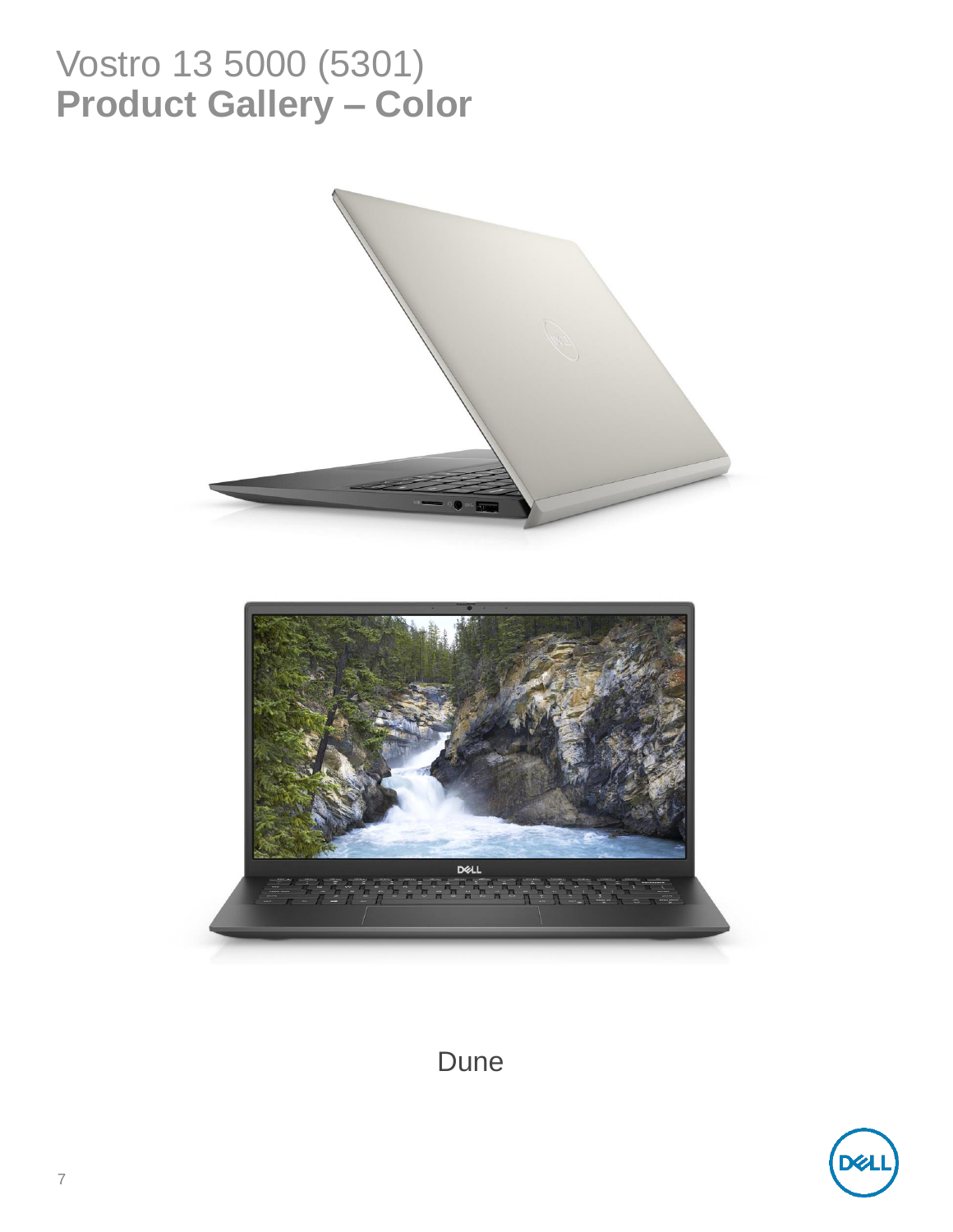## Vostro 13 5000 (5301) **Product Gallery – Dimensions**





\*Weights vary depending on configuration and manufacturing variability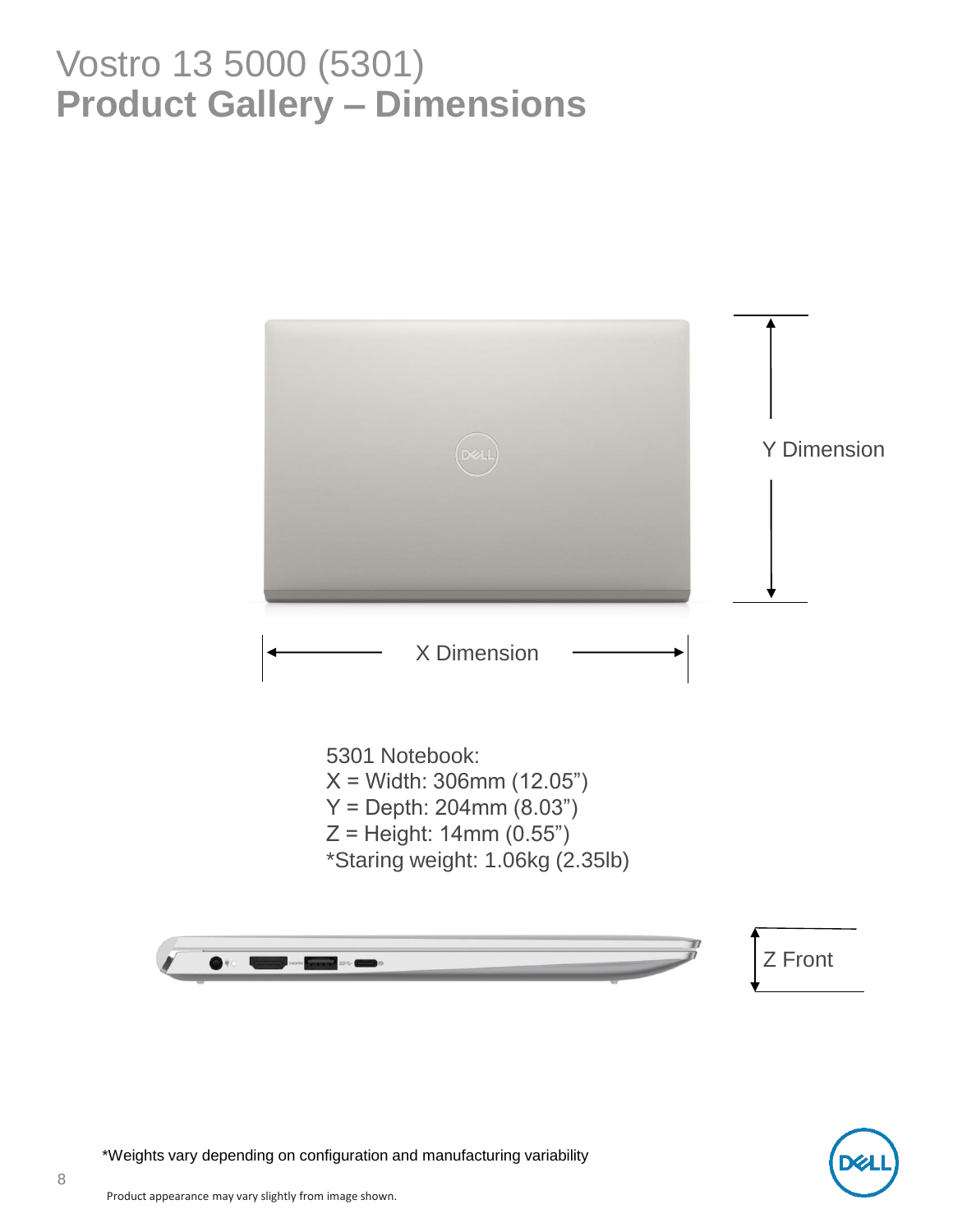# Vostro 13 5000 (5301) **Product Gallery – keyboard view**



touchpad

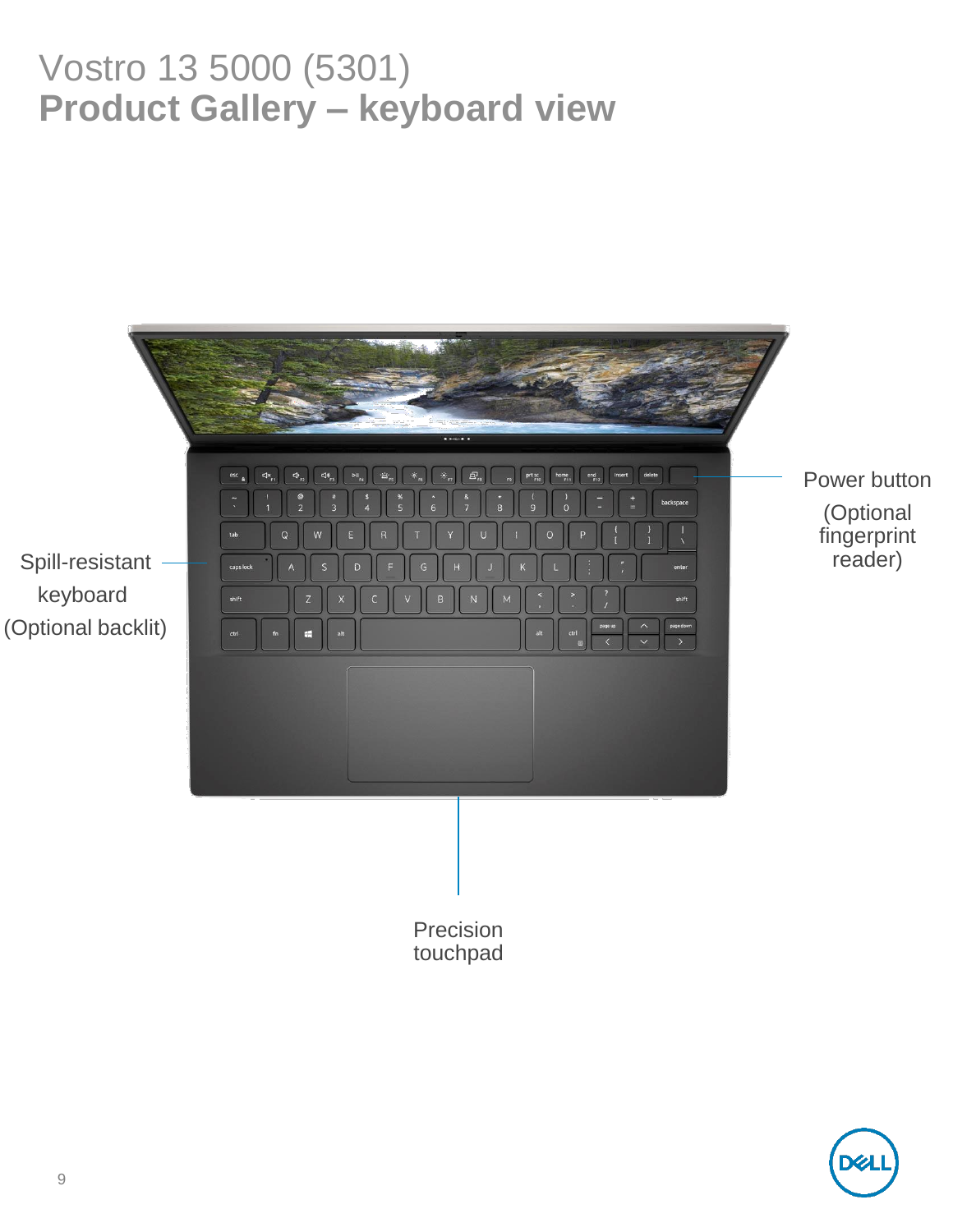## Vostro 13 5000 (5301) **Product Gallery – left side**



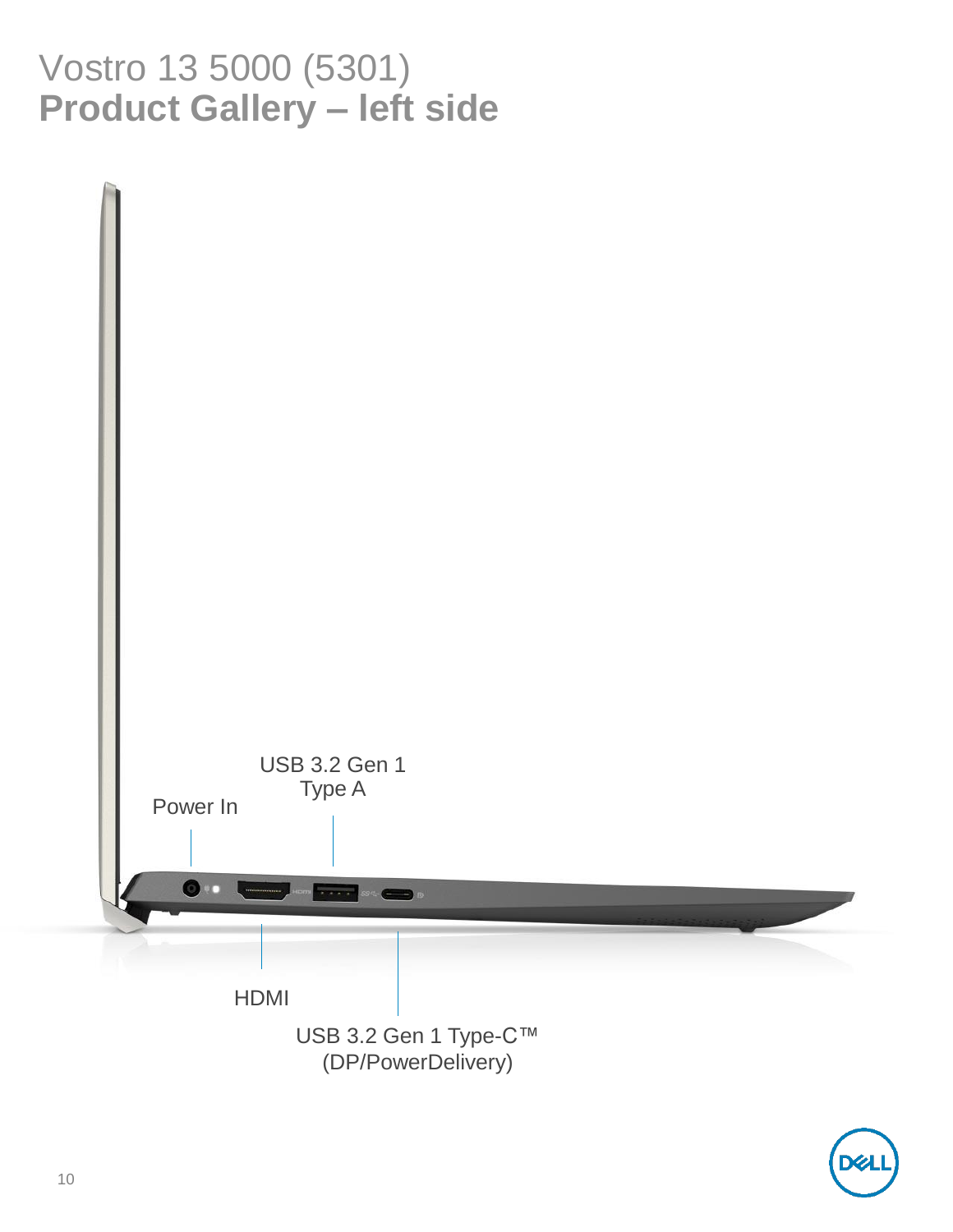## Vostro 13 5000 (5301) **Product Gallery – right side**



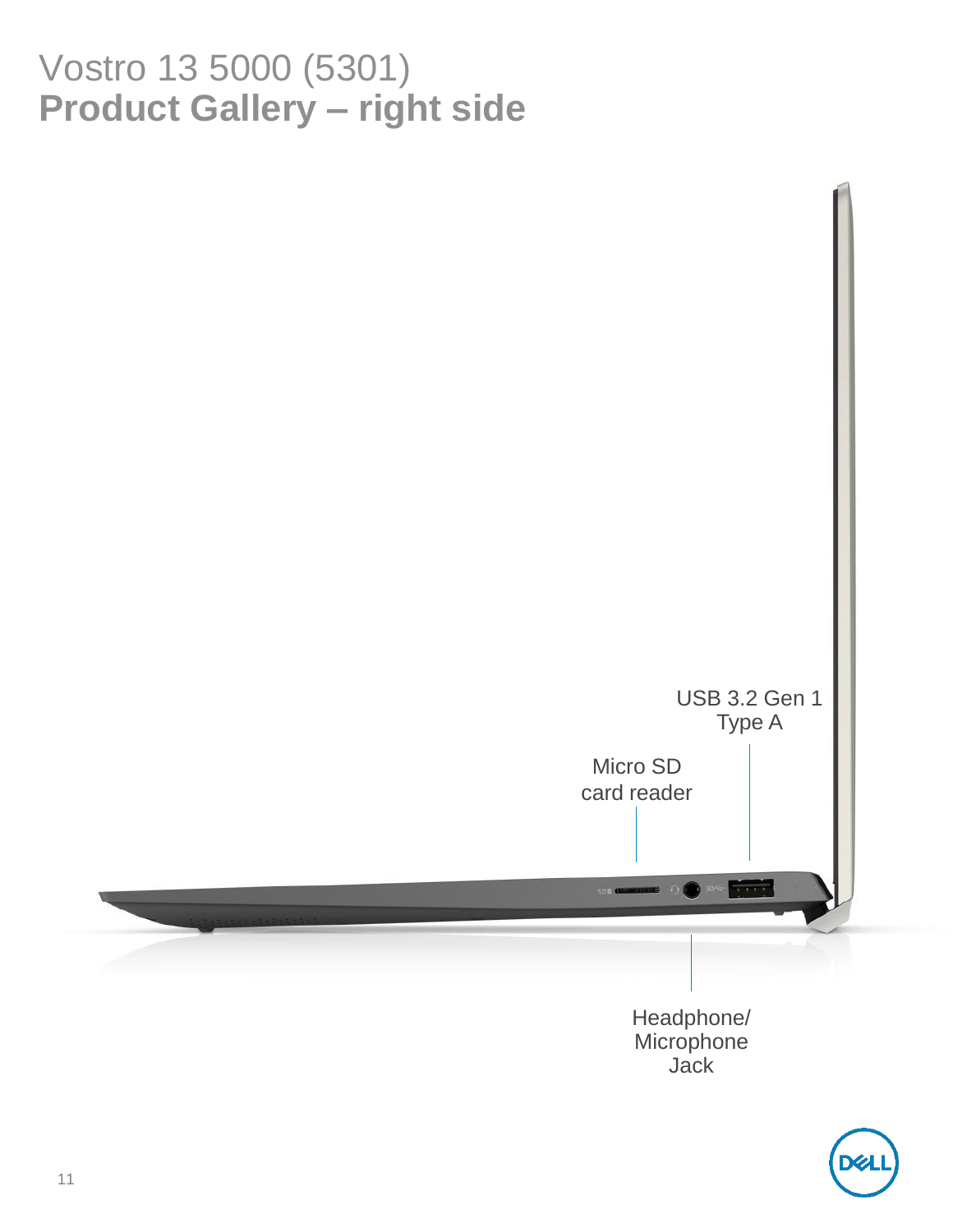# Vostro 5301 Claims

### **Environmental compliance**

• ENERGY STAR® 8.0 certified

### **Reliability claims**

### **Designed for the real world — because that's where life happens.**

Every Vostro is mindfully designed to ensure reliable performance over years of regular use. We've rigorously tested our systems to enhance your experience.

- **1. Turn up the heat**: From locker rooms to locked cars, we test Inspiron laptops for survival in harsh short-term heat conditions of up to 65°C/149°F.
- **2. Everything hinges on it**: We test Inspiron laptop hinges to ensure they still feel tight, even after opening and closing the lid 20,000 times.
- **3. Keys to success**: We test commonly used keys for 10 million keystrokes and touch pad buttons 1 million times with no failure. So go ahead, finish your novel.
- **4. Buttoned-up**: No matter what you set your power and multimedia buttons to do, we've tested them all to survive up to 40,000 pushes.
- **5. Twist and turn**: Call us excessive, but after twisting an Inspiron laptop's base and lid more than 25,000 times, we can assure you the parts inside are well protected
- **6. In for the long haul**: Systems undergo at least 20,000 hours of highly accelerated life testing to ensure they're ready for the real world.

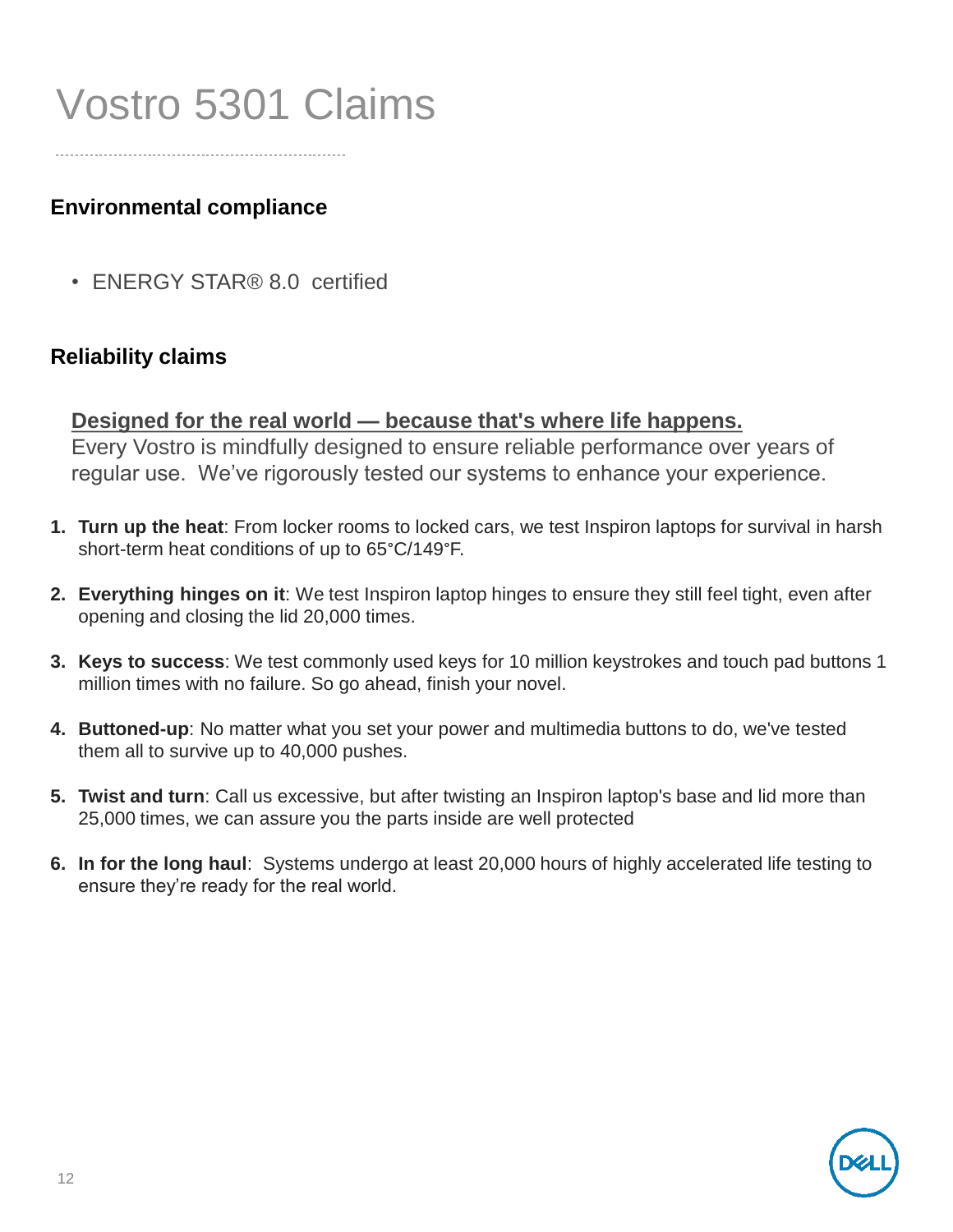# Vostro software

### **Dell Mobile Connect**

Complete and wireless integration between smartphones and PCs - allowing Android and iOS users to make calls, send texts, get notifications, and to mirror their phone onto their PC screens to interact with all of their favorite mobile apps with their PC's mouse, keyboard, and touchscreen.

### **McAfee Small Business Security 30 day trial**

Award-winning security for every device; shields PCs from viruses and online threats like risky websites and dangerous downloads, shreds digital files like e-bills and online bank statements saved on PCs.

### **SupportAssist**

A MS Windows based software program that automates support from Dell by identifying HW & SW issues on Dell laptops, desktops and tablets. SupportAssist notifies customers when an issue is detected.

### **Microsoft Office 365 Trial**

Fully loaded with the latest and greatest versions of favorite applications: Word, Excel, PowerPoint, and OneNote.

### **Waves MaxxAudio® Pro**

Professional-grade control panel providing audio controls and tuning that adds dimensionality to music and videos.

### **SmartByte**

New and improved SmartByte software ensures videoconferencing applications receive network bandwidth priority over other bandwidth-consuming applications so you're getting the best clarity on your business calls. The best part is your new Vostro and Inspiron PCs communicate with one another, enabling clear video-presentations even when several of your office computers are using bandwidth to run updates or download files.



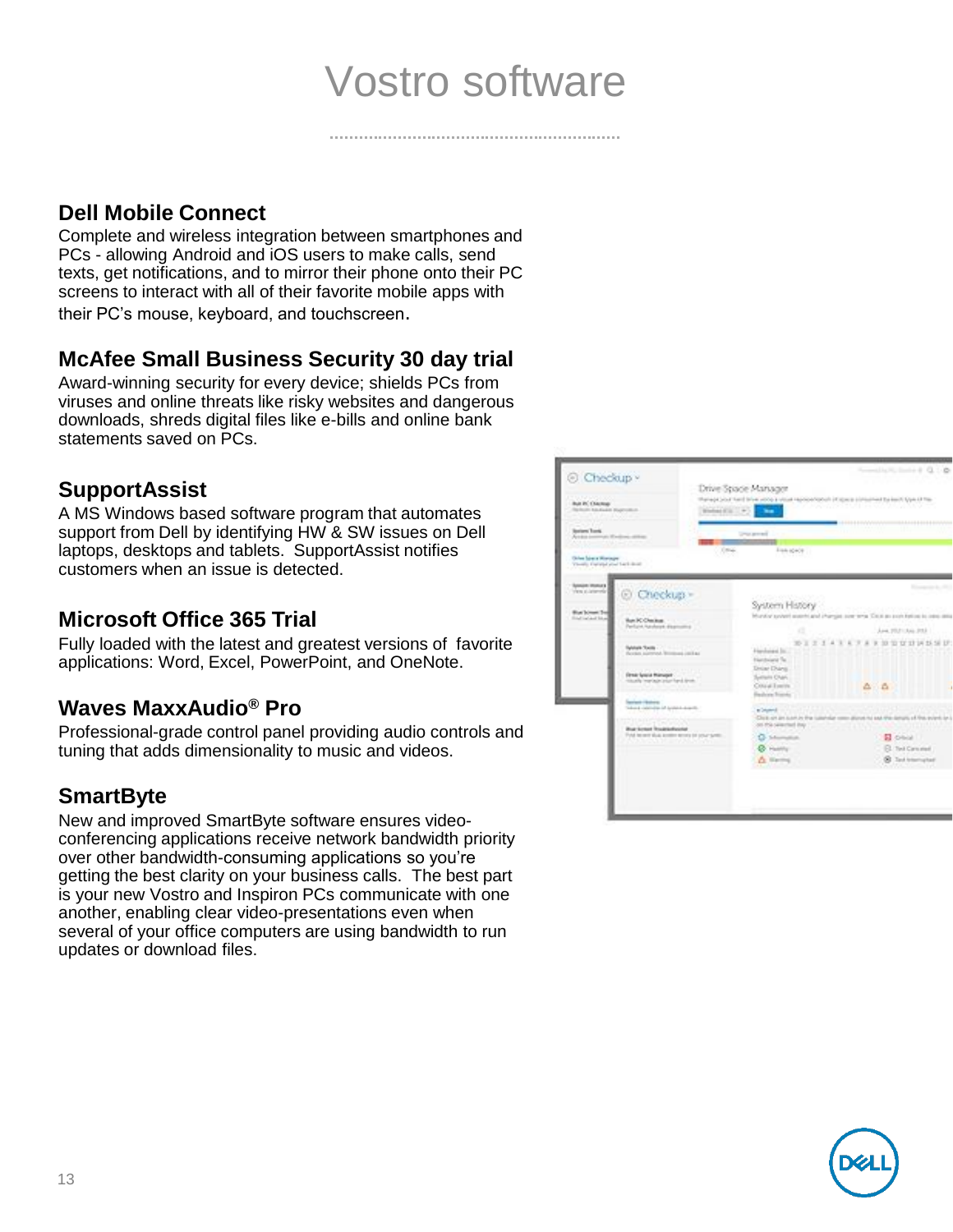# Services for Vostro

We keep you connected and productive, providing peace of mind so you can focus on what matters most. Support services are available around the globe with coverage in over 160 countries and 55 languages. Our ProSupport engineers are available 24x7 to help with hardware and software issues. In the event of spills, drops or surges, Accidental Damage Service makes repair or replacement easy. Dell strives to ensure our customers always get the most out of their technology investments.

#### **Dell Base Warranty<sup>1</sup>**

With Dell's Base Warranty, if your system encounters an issue covered by the warranty that cannot be resolved remotely, Dell will provide a convenient way to return your system to a Dell certified repair facility and return the repaired device. Your system comes with 1 year base warranty with the option to add on-site repair and to extend the warranty for up to 4 years to ensure easy support for the life of your PC.

#### **ProSupport**

ProSupport for PCs is designed to provide fast, proactive IT support for businesses of all sizes. ProSupport makes it easy because you get a team of engineers who are always accessible, provide you with a single source for hardware and software<sup>2</sup> issues, and respond quickly to help maximize user uptime. ProSupport also features SupportAssist technology for proactive monitoring and resolution of issues and automatic case creation for faster time to productivity<sup>3</sup>. ProSupport frees your IT team from time-consuming day-to-day user support, allowing them to focus on strategic priorities that move your business forward.

#### **ProSupport Plus for PCs**

The only complete support service that combines predictive analysis and protection for PCs to proactively resolve and prevent issues with minimal customer effort. With ProSupport Plus using SupportAssist technology you will be notified about issues before they become problems, virtually eliminating unplanned downtime due to hard drive issues<sup>4</sup>. It ensures PCs are running smoothly so customers can focus on what's important.

ProSupport and ProSupport Plus with SupportAssist significantly reduced time to resolve a failed hard drive5 with:

- Up to 92% less time to resolution (11x faster than the competition)
- Up to 68% fewer steps in the support process (13 fewer steps to resolution)

#### **Accidental Damage Service<sup>5</sup>**

Coverage for accidental drops, spills, surges and breakages. Accidental Damage Service provides peace of mind for hardware systems in high-risk usage environments like schools and mobile professionals. Convenient repair of damaged systems helps minimize downtime and increase productivity. Accidental Damage Service can provide repair of your system for accidents up to 4 years, not otherwise covered by the Limited Hardware Warranty. By providing enhanced coverage at an exceptional value, Accidental Damage Service helps reduce out of pocket expenses and improve cost control.

1 - Remote Diagnosis is determination by online/phone technician of cause of issue; may involve customer access to inside of system and multiple or extended sessions. If issue is covered by Limited Hardware Warranty and not resolved remotely, technician and/or part will be dispatched, usually in 1 or 2 business days following completion of Remote Diagnosis. Onsite Service is provided by Dell Marketing L.P. Availability varies. Other conditions apply. For complete details about Onsite Service, see dell.com/ servicecontracts

2 - For the IoT Edge Gateway, excludes certain software, OS and third party apps.

3 - SupportAssist not available on Linux, Windows 10S, Windows RT, Windows 10 CMIT Government Edition, Android, Ubuntu or Chrome based products. SupportAssist automatically detects and proactively alerts Dell to: operating system issues, software upgrades, driver updates and patches, malware, virus infected files, failures of hard drives, batteries, memory, internal cables, thermal sensors, heat sinks, fans, solid state drives and video cards. Predictive analysis failure detection includes hard drives, solid state drives and batteries.

4 - Based on a Principled Technologies test report, "Dell ProSupport Plus with SupportAssist warns you about hardware issues so you can fix them before they cause downtime" dated April 2019. Testing commissioned by Dell, conducted in the United States. Actual results will vary. Full report:<http://facts.pt/0xvze8>. Hardware issues detected by SupportAssist include hard drives, solid state drives, batteries and fans.

5 - Based on a Principled Technologies test report, "Spend Less Time and Effort Troubleshooting Laptop Hardware Failures" dated April 2018. Testing commissioned by Dell, conducted in the United States. Actual results will vary. Full report: <http://facts.pt/L52XKM>

6 - This service excludes theft, loss, and damage due to fire, flood or other acts of nature, or intentional damage. Customers may be required to return unit to Dell. Limit of 1 qualified incident per contract year. For complete details, visit [www.dell.com/servicecontracts](http://www.dell.com/servicecontracts).

**DEAL**